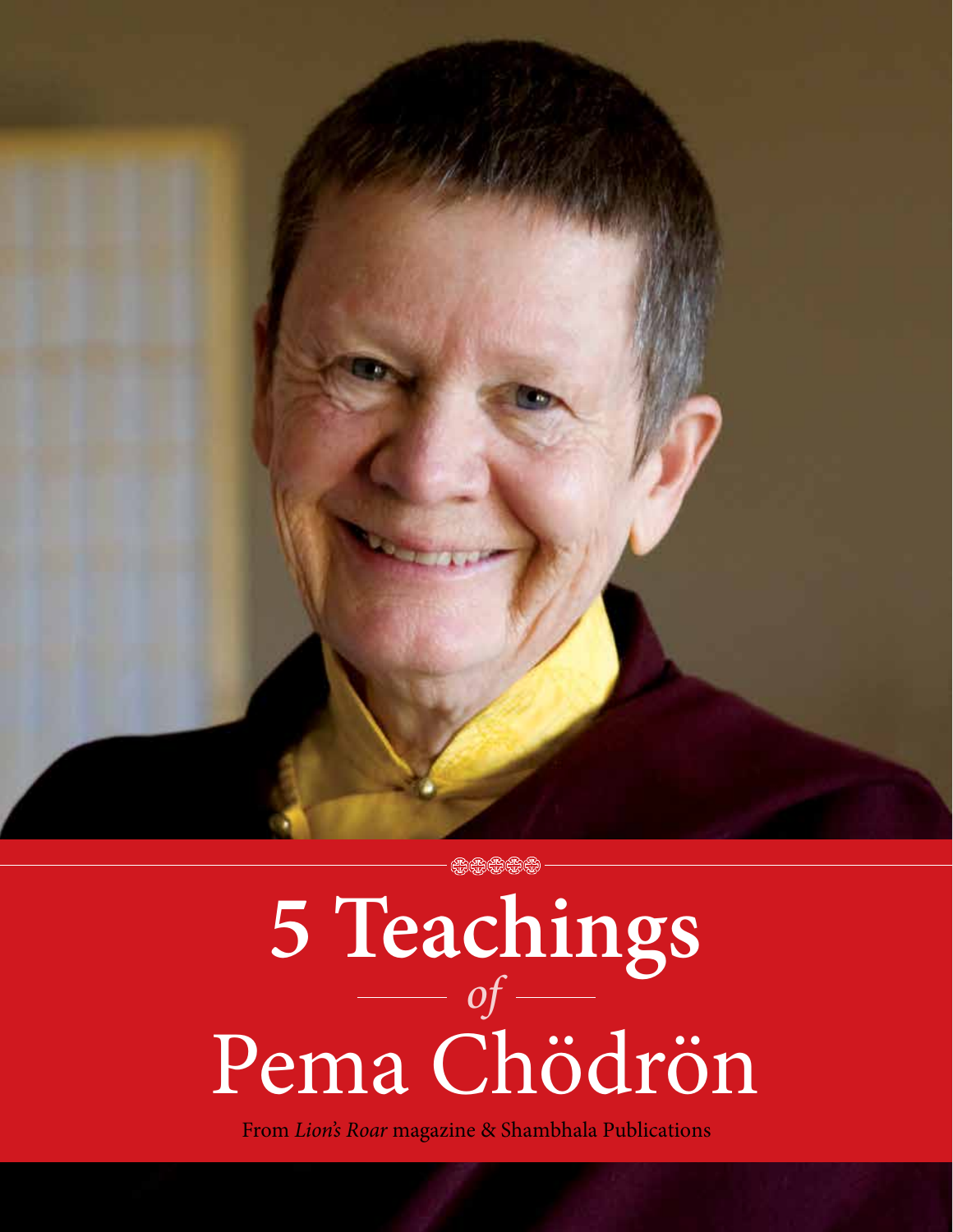

## *Table of Contents*

#### Thank You

How to Tap Into the Natural Warmth of Your Heart

Why Meditation Is Vital

How to Make the Most of Your Day—and Your Life

How to Develop Unconditional Compassion

Signs of Spiritual Progress

How To Enjoy Life

*Cover photo by Andrea Roth*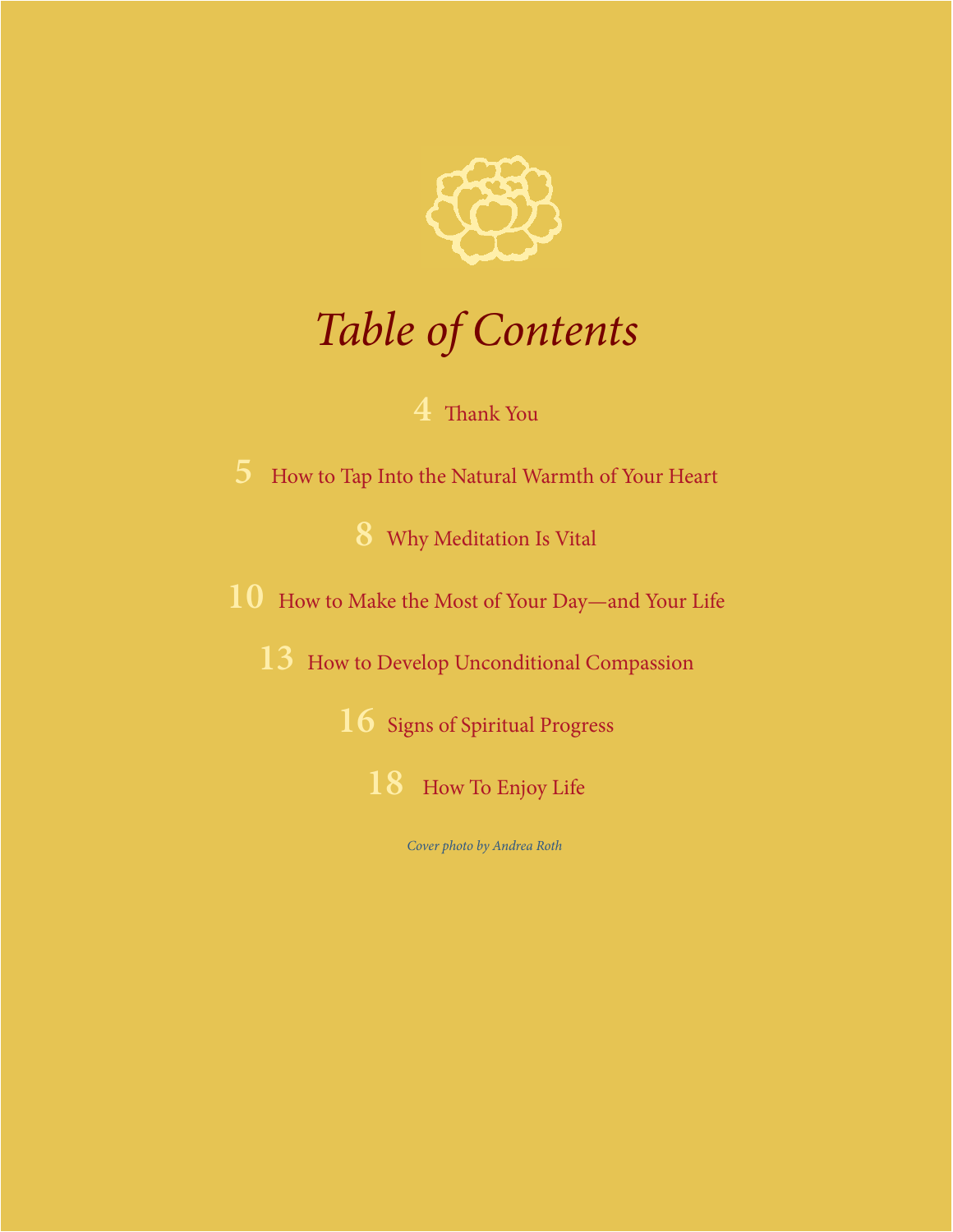

## How to Tap Into the Natural Warmth of Your Heart

*The death of her mother and the pain of seeing how we impose judgments onto the world, writes Pema Chödrön*, *gave rise to great compassion for our shared human predicament.*

BEFORE WE CAN KNOW what natural warmth really is, often we must experience loss. We go along for years moving through our days, propelled by habit, taking life pretty much for granted. Then we or someone dear to us has an accident or gets seriously ill, and it's as if blinders have been removed from our eyes. We see the meaninglessness of so much of what we do and the emptiness of so much we cling to.

When my mother died and I was asked to go through her personal belongings, this awareness hit me hard. She had kept boxes of papers and trinkets that she treasured, things that she held on to through her many moves to smaller and smaller accommoda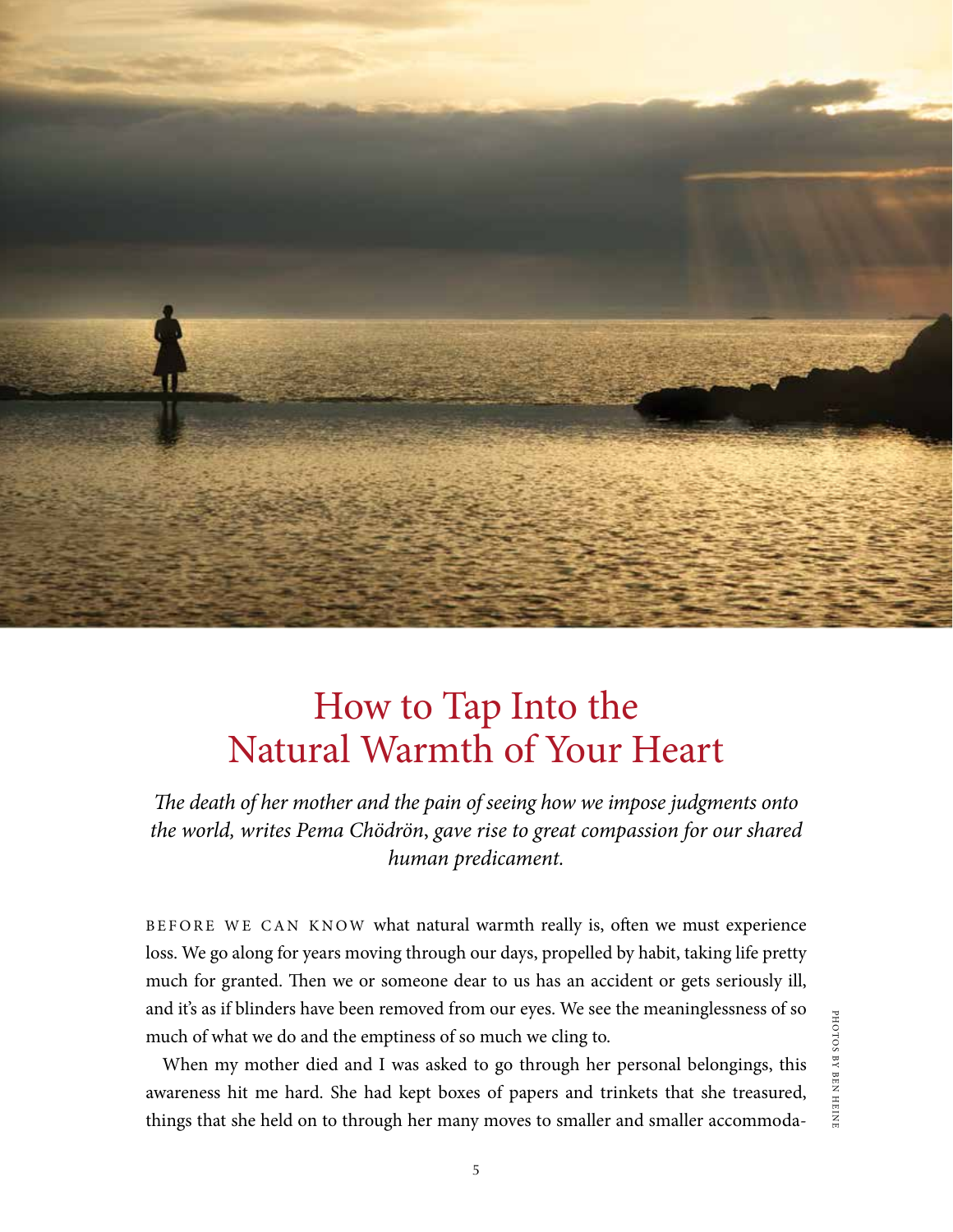tions. They had represented security and comfort for her, and she had been unable to let them go. Now they were just boxes of stuff, things that held no meaning and represented no comfort or security to anyone. For me these were just empty objects, yet she had clung to them. Seeing this made me sad, and also thoughtful. After that I could never look at my own treasured objects in the same way. I had seen that things themselves are just what they are, neither precious nor worthless, and that all the labels, all our views and opinions about them, are arbitrary.

This was an experience of uncovering basic warmth. The loss of my mother and the pain of seeing so clearly how we impose judgments and values, prejudices, likes and dislikes, onto the world made me feel great compassion for our shared human predicament. I remember explaining to myself that the whole world consisted of people just like me who were making much ado about nothing and suffering from it tremendously.

When my second marriage fell apart, I tasted the rawness of grief, the utter groundlessness of sorrow, and all the protective shields I had always managed to keep in place fell to pieces. To my surprise, along with the pain, I also felt an uncontrived tenderness for other people. I remember the complete openness and gentleness I felt for those I met briefly in the post office or at the grocery store. I found myself approaching the people I encountered as just like me—fully alive, fully capable of meanness and kindness, of stumbling and falling down, and of standing up again. I'd never before experienced that much intimacy with unknown people. I could look into the eyes of store clerks and car mechanics, beggars and children, and feel our sameness. Somehow when my heart broke, the qualities of natural warmth, qualities like kindness and empathy and appreciation, just spontaneously emerged.

People say it was like that in New York City for a few weeks after September 11. When the world as they'd known it fell apart, a whole city full of people reached out to one another, took care of one another, and had no trouble looking into one another's eyes.

It is fairly common for crisis and pain to connect people with their capacity to love and care about one another. It is also common that this openness and compassion fades rather quickly, and that people then become afraid and far more guarded and closed than they ever were before. The question, then, is not only how to uncover our fundamental tenderness and warmth but also how to abide there with the fragile, often bittersweet vulnerability. How can we relax and open to the uncertainty of it?

The first time I met Dzigar Kongtrül, who is now my teacher, he spoke to me about the importance of pain. He had been living and teaching in North America for more than ten years and had come to realize that his students took the teachings and practices he gave them at a superficial level until they experienced pain in a way they couldn't shake. The Buddhist teachings were just a pastime, something to dabble in or use for relaxation, but when their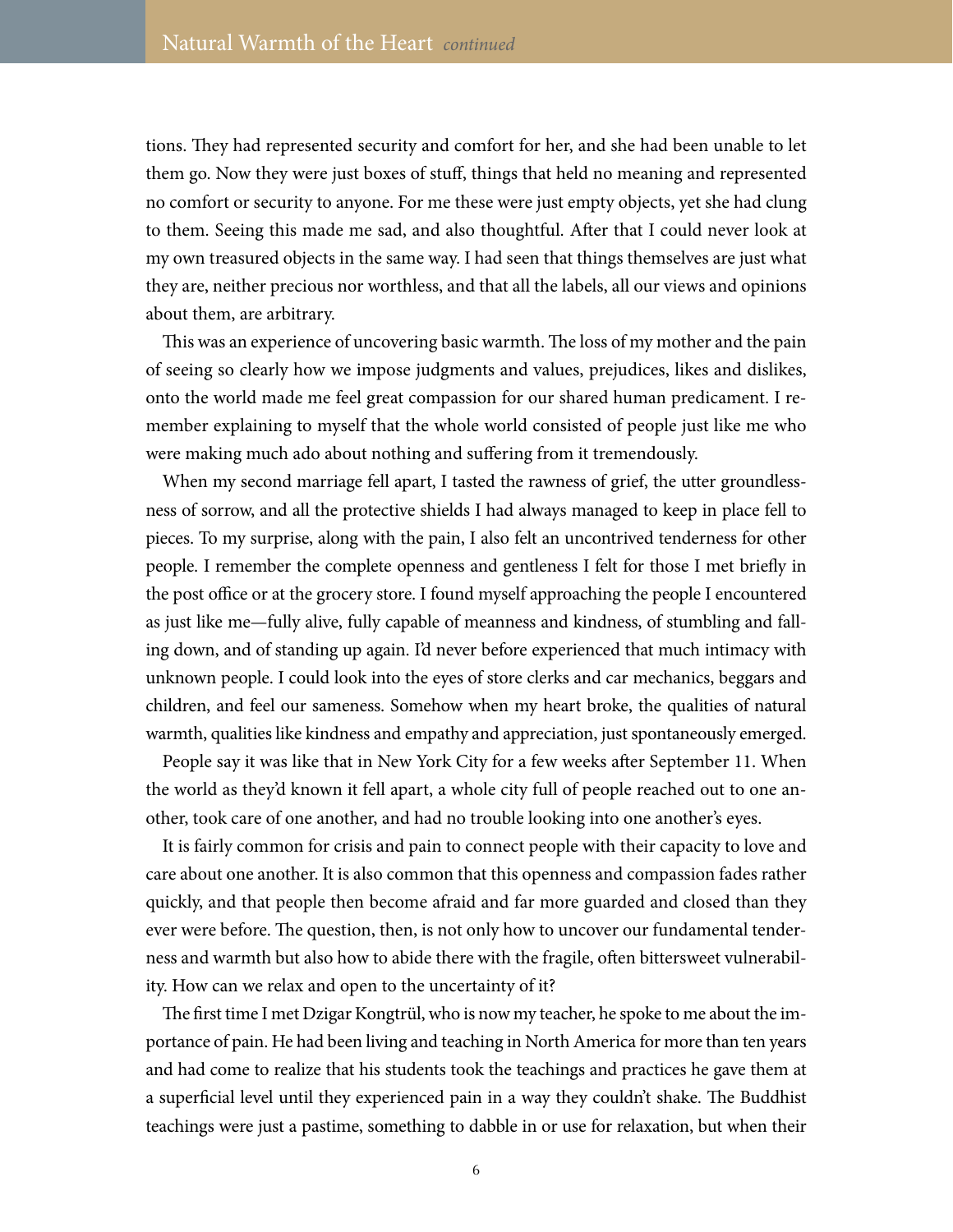lives fell apart, the teachings and practices became as essential as food or medicine.

The natural warmth that emerges when we experience pain includes all the heart qualities: love, compassion, gratitude, tenderness in any form. It also includes loneliness, sorrow, and the shakiness of fear. Before these vulnerable feelings harden, before the storylines kick in, these generally unwanted feelings are pregnant with kindness, with openness and caring. These feelings that we've become so accomplished at avoiding can soften us, can transform us. The openheartedness of natural warmth is sometimes pleasant, sometimes unpleasant as "I want, I like," and as the opposite. The practice is to train in not automatically fleeing from uncomfortable tenderness when it arises. With time we can embrace it just as we would the comfortable tenderness of loving-kindness and genuine appreciation.

It can become a daily practice to humanize the people that we pass on the street. When I do this, unknown people become very real for me. They come into focus as living beings who have joys and sorrows just like mine, as people who have parents and neighbors and friends and enemies, just like me. I also begin to have a heightened awareness of my own fears and judgments and prejudices that pop up out of nowhere about these ordinary people that I've never even met. ♦

*From Pema Chödrön's* Taking the Leap: Freeing Ourselves From Old Habits and Fears, *available from Shambhala Publications.*

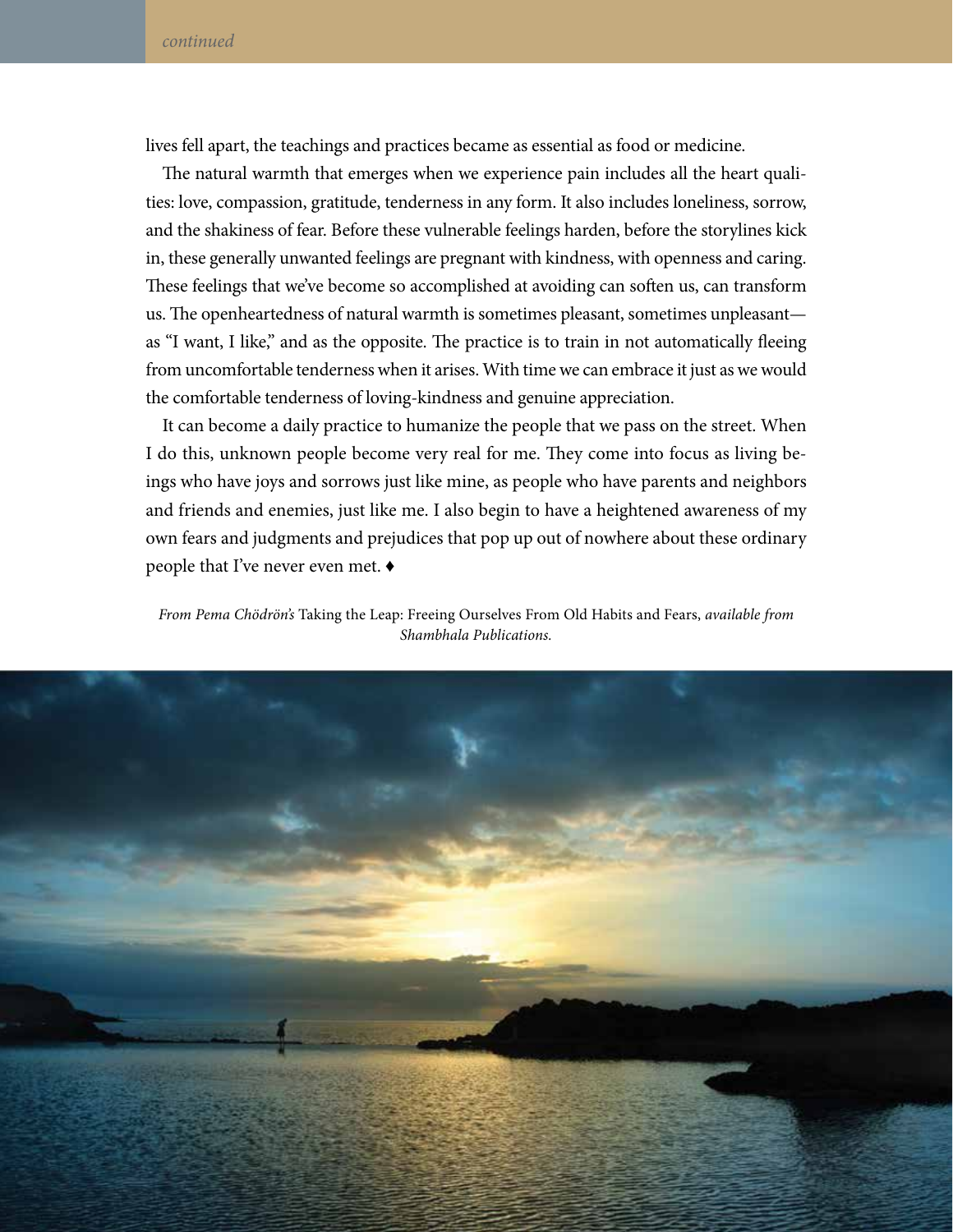

### Why Meditation Is Vital

*Pema explains why it helps, and how to do it.*

MEDITATION PRACTICE AWAKENS our trust that the wisdom and compassion that we need are already within us. It helps us to know ourselves: our rough parts and our smooth parts, our passion, aggression, ignorance, and wisdom. The reason that people harm other people, the reason that the planet is polluted and people and animals are not doing so well these days is that individuals don't know or trust or love themselves enough. The technique of sitting meditation called *shamatha-vipashyana* ("tranquility-insight") is like a golden key that helps us to know ourselves.

In shamatha-vipashyana meditation, we sit upright with legs crossed and eyes open, hands resting on our thighs. Then we simply become aware of our breath as it goes out. It requires precision to be right there with that breath. On the other hand, it's extremely relaxed and soft. Saying, "Be right there with the breath as it goes out," is the same thing as saying, "Be fully present." Be right here with whatever is going on. Being aware of the breath as it goes out, we may also be aware of other things going on—sounds on the street,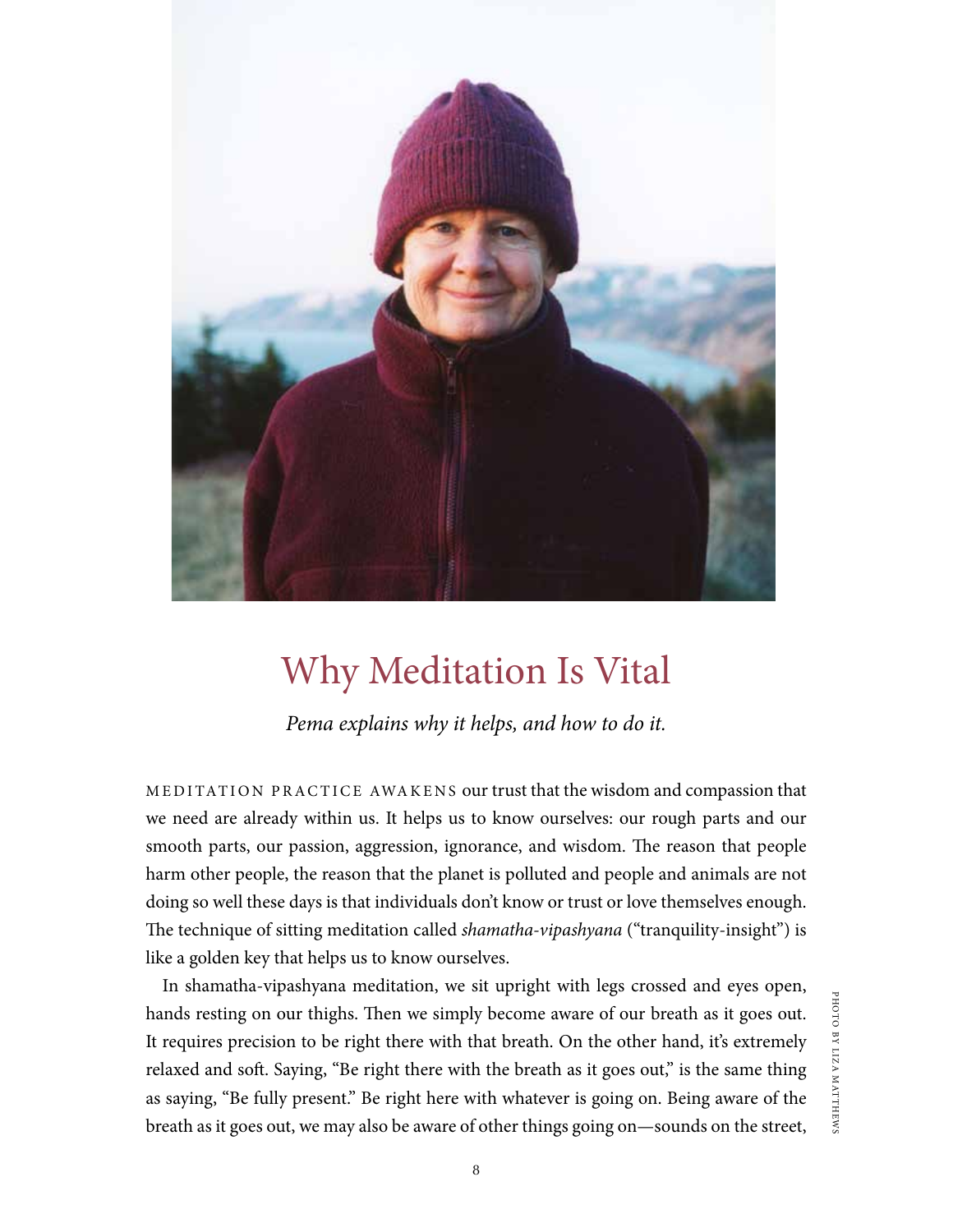the light on the walls. These things capture our attention slightly, but they don't need to draw us off. We can continue to sit right here, aware of the breath going out.

But being with the breath is only part of the technique. These thoughts that run through our minds continually are the other part. We sit here talking to ourselves. The instruction is that when you realize you've been thinking you label it "thinking." When your mind wanders off, you say to yourself, "thinking." Whether your thoughts are violent or passionate or full of ignorance and denial; whether your thoughts are worried or fearful; whether your thoughts are spiritual thoughts, pleasing thoughts of how well you're doing, comforting thoughts, uplifting thoughts, whatever they are—without judgment or harshness simply label it all "thinking," and do that with honesty and gentleness.

The touch on the breath is light: only about 25 percent of the awareness is on the breath. You're not grasping and fixating on it. You're opening, letting the breath mix with the space of the room, letting your breath just go out into space. Then there's something like a pause, a gap until the next breath goes out again. While you're breathing in, there could be some sense of just opening and waiting. It is like pushing the doorbell and waiting for someone to answer. Then you push the doorbell again and wait for someone to answer. Then probably your mind wanders off and you realize you're thinking again—at this point use the labeling technique.

It's important to be faithful to the technique. If you find that your labeling has a harsh, negative tone to it, as if you were saying, "Dammit!," that you're giving yourself a hard time, say it again and lighten up. It's not like trying to shoot down the thoughts as if they were clay pigeons. Instead, be gentle. Use the labeling part of the technique as an opportunity to develop softness and compassion for yourself. Anything that comes up is okay in the arena of meditation. The point is, you can see it honestly and make friends with it.

Although it is embarrassing and painful, it is very healing to stop hiding from yourself. It is healing to know all the ways that you're sneaky, all the ways that you hide out, all the ways that you shut down, deny, close off, criticize people, all your weird little ways. You can know all of that with some sense of humor and kindness. By knowing yourself, you're coming to know humanness altogether. We are all up against these things. So when you realize that you're talking to yourself, label it "thinking" and notice your tone of voice. Let it be compassionate and gentle and humorous. Then you'll be changing old stuck patterns that are shared by the whole human race. Compassion for others begins with kindness to ourselves. ♦

> *From* Start Where You Are: A Guide to Compassionate Living *by Pema Chödrön, available from Shambhala Publications.*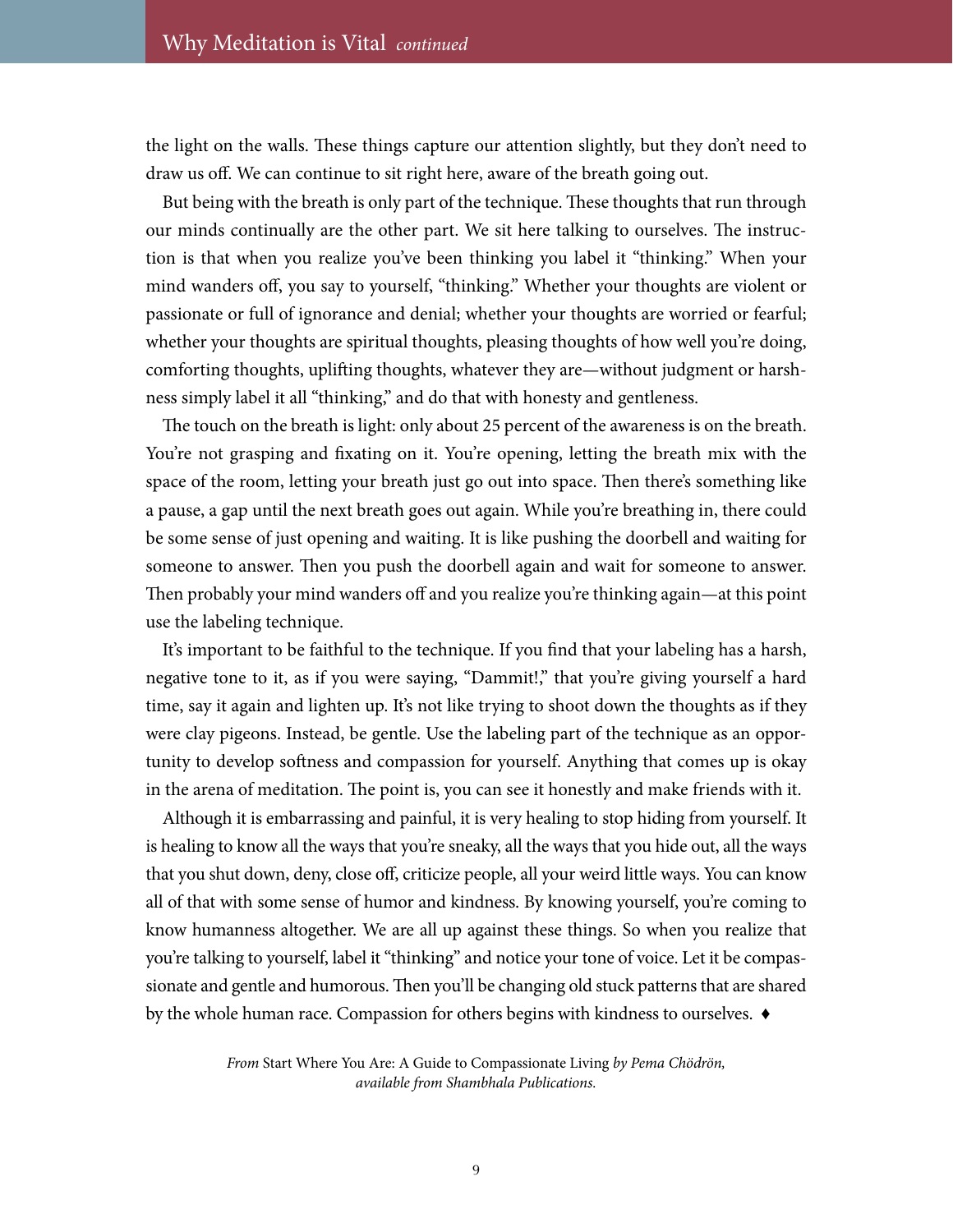

## How to Make the Most of Your Day and Your Life

*Take time to push the pause button.* 

ONE OF MY FAVORITE subjects of contemplation is this question: "Since death is certain, but the time of death is uncertain, what is the most important thing?" You know you will die, but you really don't know how long you have to wake up from the cocoon of your habitual patterns. You don't know how much time you have left to fulfill the potential of your precious human birth. Given this, what is the most important thing?

Every day of your life, every morning of your life, you could ask yourself, "As I go into this day, what is the most important thing? What is the best use of this day?" At my age, it's kind of scary when I go to bed at night and I look back at the day, and it seems like it passed in the snap of a finger. That was a whole day? What did I do with it? Did I move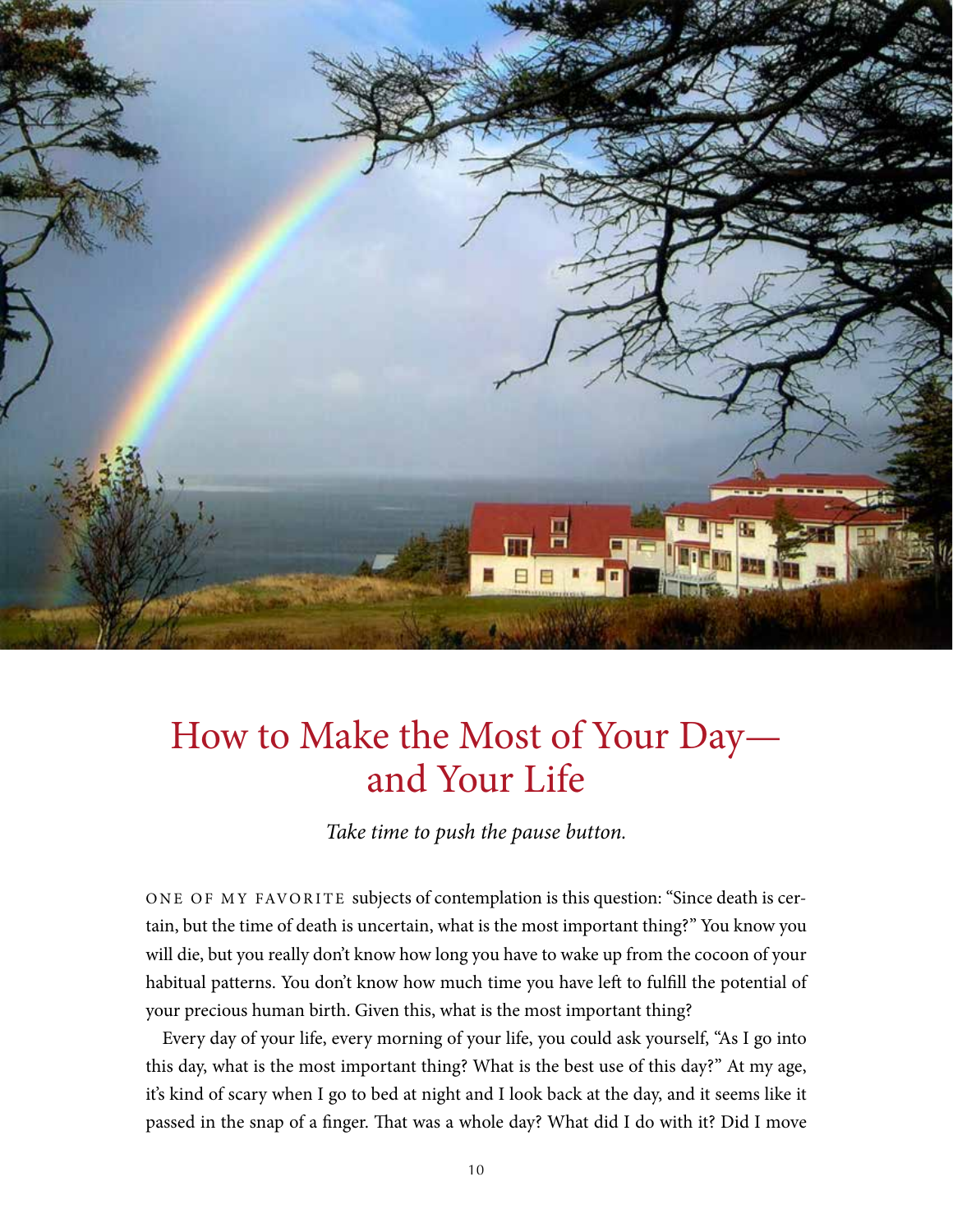any closer to being more compassionate, loving, and caring—to being fully awake? Is my mind more open? What did I actually do? I feel how little time there is and how important it is how we spend our time.

What is the best use of each day of our lives? In one very short day, each of us could become more sane, more compassionate, more tender, more in touch with the dream-like quality of reality. Or we could bury all these qualities more deeply and get more in touch with solid mind, retreating more into our own cocoon.

Every time a habitual pattern gets strong, every time we feel caught up or on automatic pilot, we could see it as an opportunity to burn up negative karma. Rather than as a problem, we could see it as our karma ripening. But that's hard to do. When we realize that we are hooked, that we're on automatic pilot, what do we do next? That is a central question for the practitioner.

One of the most effective means for working with that moment when we see the gathering storm of our habitual tendencies is the practice of pausing, or creating a gap. We can stop and take three conscious breaths, and the world has a chance to open up to us in that gap. We can allow space into our state of mind.

Before I talk more about consciously pausing or creating a gap, it might be helpful to appreciate the gap that already exists in our environment. Awakened mind exists in our surroundings—in the air and the wind, in the sea, in the land, in the animals—but how often are we actually touching in with it? Are we poking our heads out of our cocoons long enough to actually taste it, experience it, let it shift something in us, let it penetrate our conventional way of looking at things?

 For all of us, the experience of our entanglement differs from day to day. Nevertheless, if you connect with the blessings of your surroundings—the stillness, the magic, and the power—maybe that feeling can stay with you and you can go into your day with it. Whatever it is you are doing, the magic, the sacredness, the expansiveness, the stillness, stays with you. When you are in touch with that larger environment, it can cut through your cocoon mentality.

The great fourteenth-century Tibetan teacher Longchenpa talked about our useless and meaningless focus on the details, getting so caught up we don't see what is in front of our nose. He said that this useless focus extends moment by moment into a continuum, and days, months, and even whole lives go by. Do you spend your whole time just thinking about things, distracting yourself with your own mind, completely lost in thought? I know this habit so well myself. It is the human predicament. It is what the Buddha recognized and what all the living teachers since then have recognized. This is what we are up against.

Pause practice can transform each day of your life. It creates an open doorway to the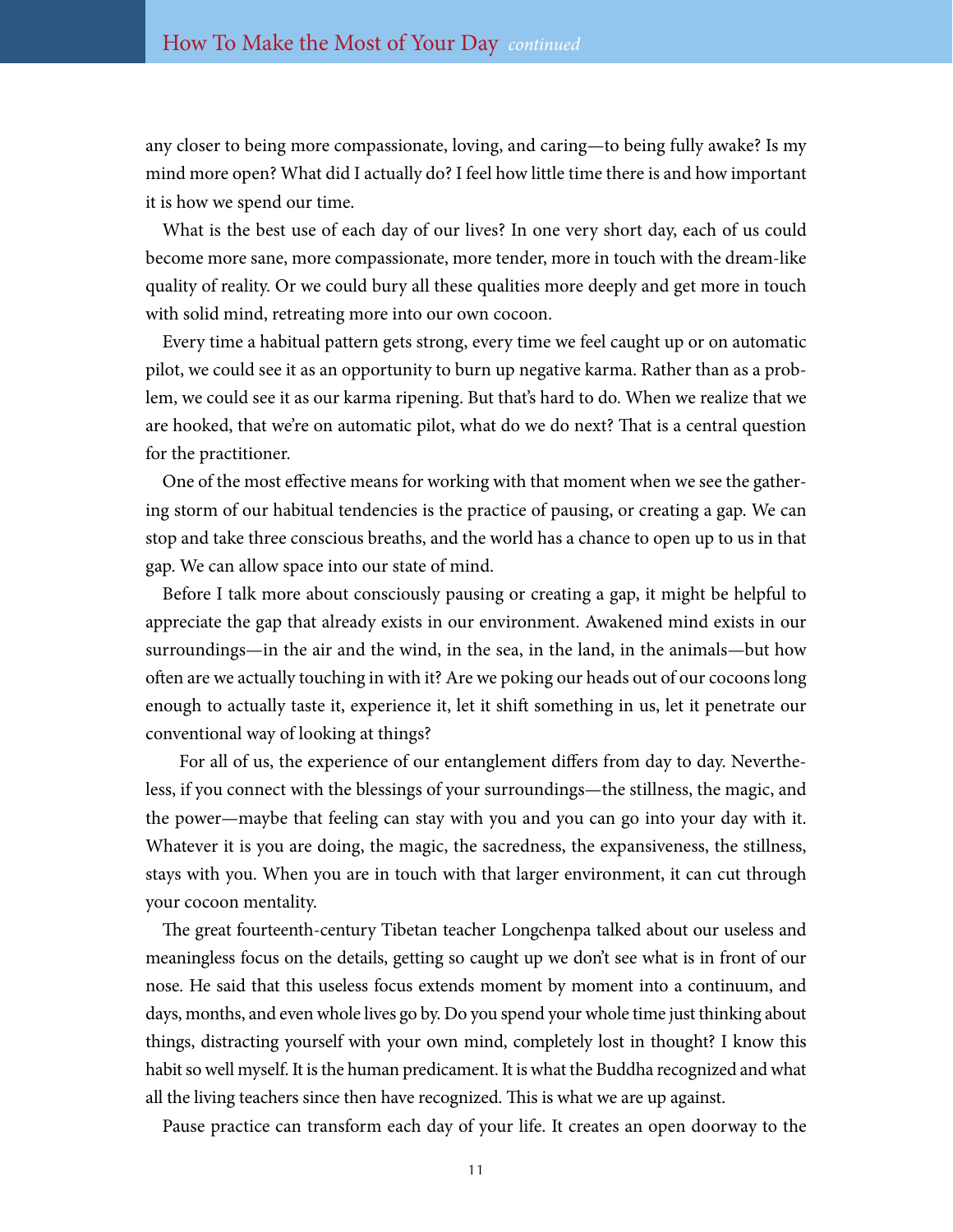sacredness of the place in which you find yourself. The vastness, stillness, and magic of the place will dawn upon you, if you let your mind relax and drop for just a few breaths the storyline you are working so hard to maintain. If you pause just long enough, you can reconnect with exactly where you are, with the immediacy of your experience.

When you are waking up in the morning and you aren't even out of bed yet, even if you are running late, you could just look out and drop the storyline and take three conscious breaths. Just be where you are! When you are washing up, or making your coffee or tea, or brushing your teeth, just create a gap in your discursive mind. Take three conscious breaths. Just pause. Let it be a contrast to being all caught up. Let it be like popping a bubble. Let it be just a moment in time, and then go on.

In any moment you could just listen. In any moment, you could put your full attention on the immediacy of your experience.

When you are completely wound up about something and you pause, your natural intelligence clicks in and you have a sense of the right thing to do. This is part of the magic: our own natural intelligence is always there to inform us, as long as we allow a gap. As long as we are on automatic pilot, dictated to by our minds and our emotions, there is no intelligence. It is a rat race. Whether we are at a retreat center or on Wall Street, it becomes the busiest, most entangled place in the world.

So, what is the most important thing to do with each day? With each morning, each afternoon, each evening? It is to leave a gap. It doesn't matter whether you are practicing meditation or working, there is an underlying continuity. These gaps, these punctuations, are like poking holes in the clouds, poking holes in the cocoon. And these gaps can extend so that they can permeate your entire life, so that the continuity is no longer the continuity of discursive thought but rather one continual gap. ♦

*A longer version of this teaching was published in the September 2008 issue of the* Shambhala Sun (*now* Lion's Roar)*.*

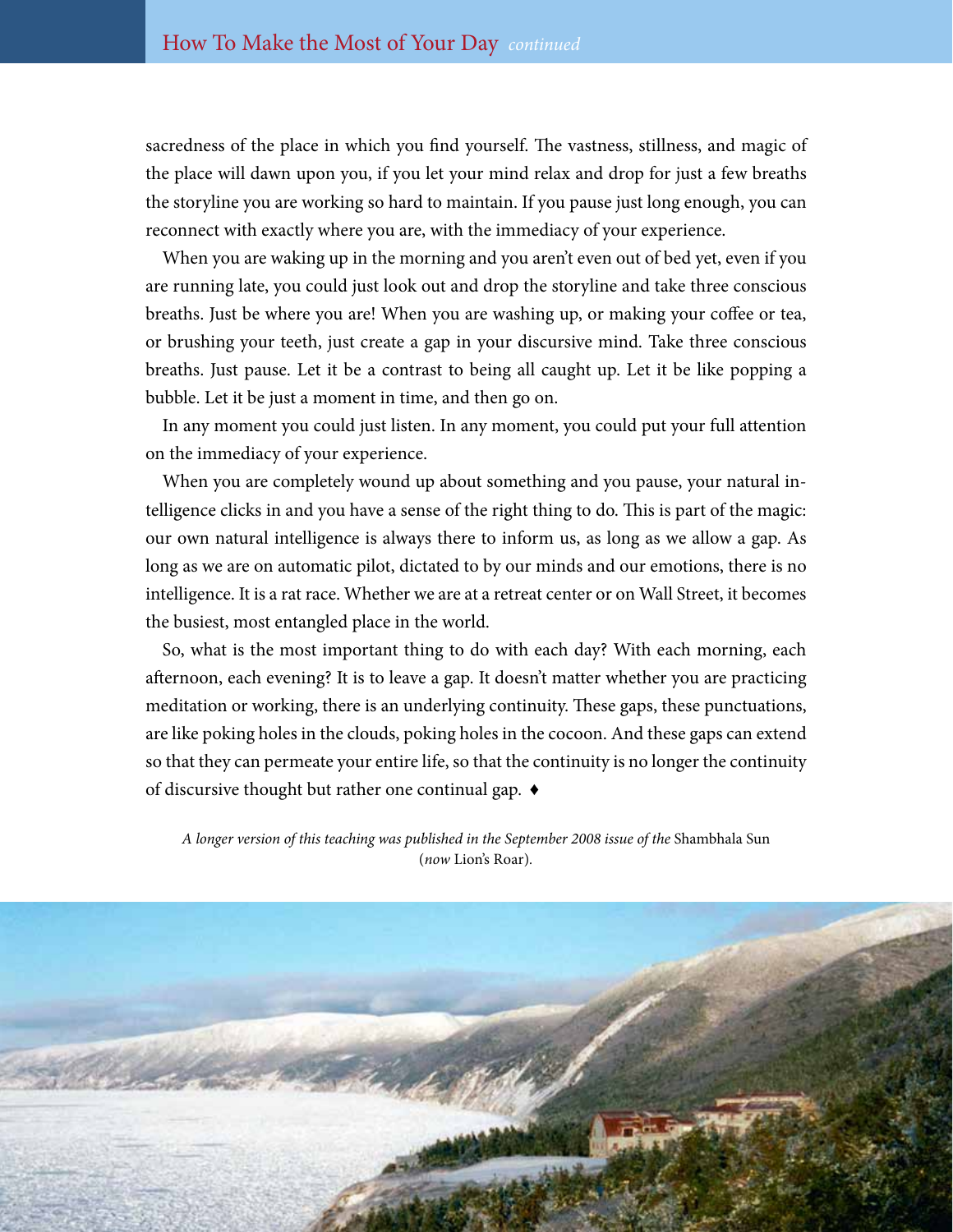

## How to Develop Unconditional Compassion

*A commentary on the great Indian yogi Atisha's famed mind-training slogans.*

When I first read the *lojong,* or mind training, teachings in *The Great Path of Awakening* by the nineteenth-century Tibetan teacher Jamgön Kongtrül the Great, I was struck by their unusual message that we can use our difficulties and problems to awaken our hearts. Rather than seeing the unwanted aspects of life as obstacles, Jamgön Kongtrül presented them as the raw material necessary for awakening genuine uncontrived compassion. It is unconditional compassion for ourselves that leads naturally to unconditional compassion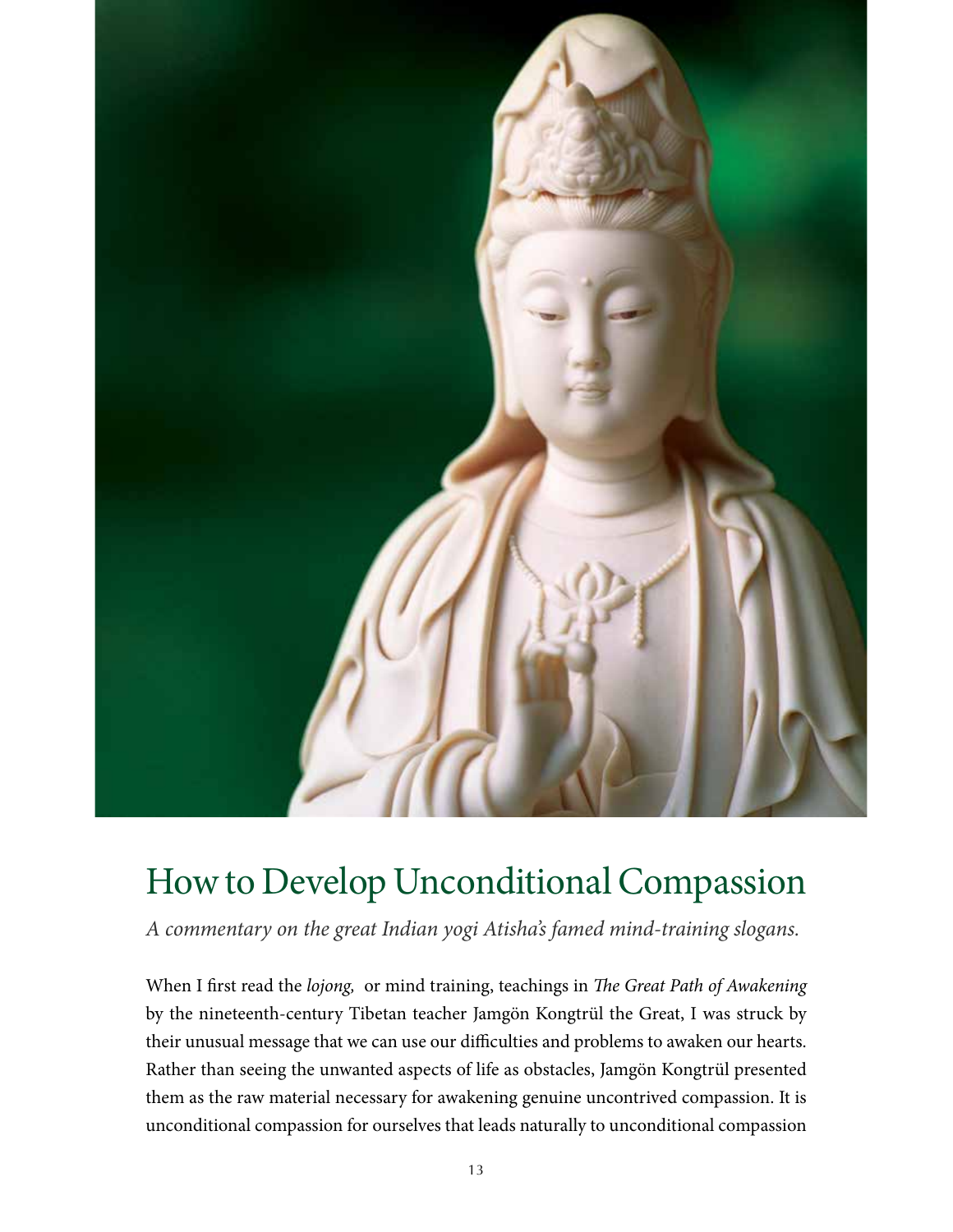for others. The lojong teachings are organized around seven points that contain fifty-nine pithy slogans that remind us how to awaken our hearts. Here are ten of those slogans.

#### *First, train in the preliminaries.*

The preliminaries are also known as the four reminders. In your daily life, try to:

- 1) Maintain an awareness of the preciousness of human life.
- 2) Be aware of the reality that life ends; death comes for everyone.

3) Recall that whatever you do, whether virtuous or not, has a result; what goes around comes around.

4) Contemplate that as long as you are too focused on self-importance and too caught up in thinking about how you are good or bad, you will suffer. Obsessing about getting what you want and avoiding what you don't want does not result in happiness.

#### *Regard all dharmas as dreams.*

Whatever you experience in your life—pain, pleasure, heat, cold, or anything else—is like something happening in a dream. Although you might think things are very solid, they are like passing memory. Nothing solid is really happening.

#### *Drive all blames into one.*

This is advice on how to work with your fellow beings. Everyone is looking for someone to blame and therefore aggression and neurosis keep expanding. Instead, pause and look at what's happening with *you*. When you hold on so tightly to your view of what *they* did, you get hooked. Your own self-righteousness causes you to get all worked up and to suffer. So work on cooling that reactivity rather than escalating it. This approach reduces suffering—yours and everyone else's.

#### *Be grateful to everyone.*

Others will always show you exactly where you are stuck. They say or do something and you automatically get hooked into a familiar way of reacting—shutting down, speeding up, or getting all worked up. When you react in the habitual way, with anger, greed, and so forth, it gives you a chance to see your patterns and work with them honestly and compassionately. Without others provoking you, you remain ignorant of your painful habits and cannot train in transforming them into the path of awakening.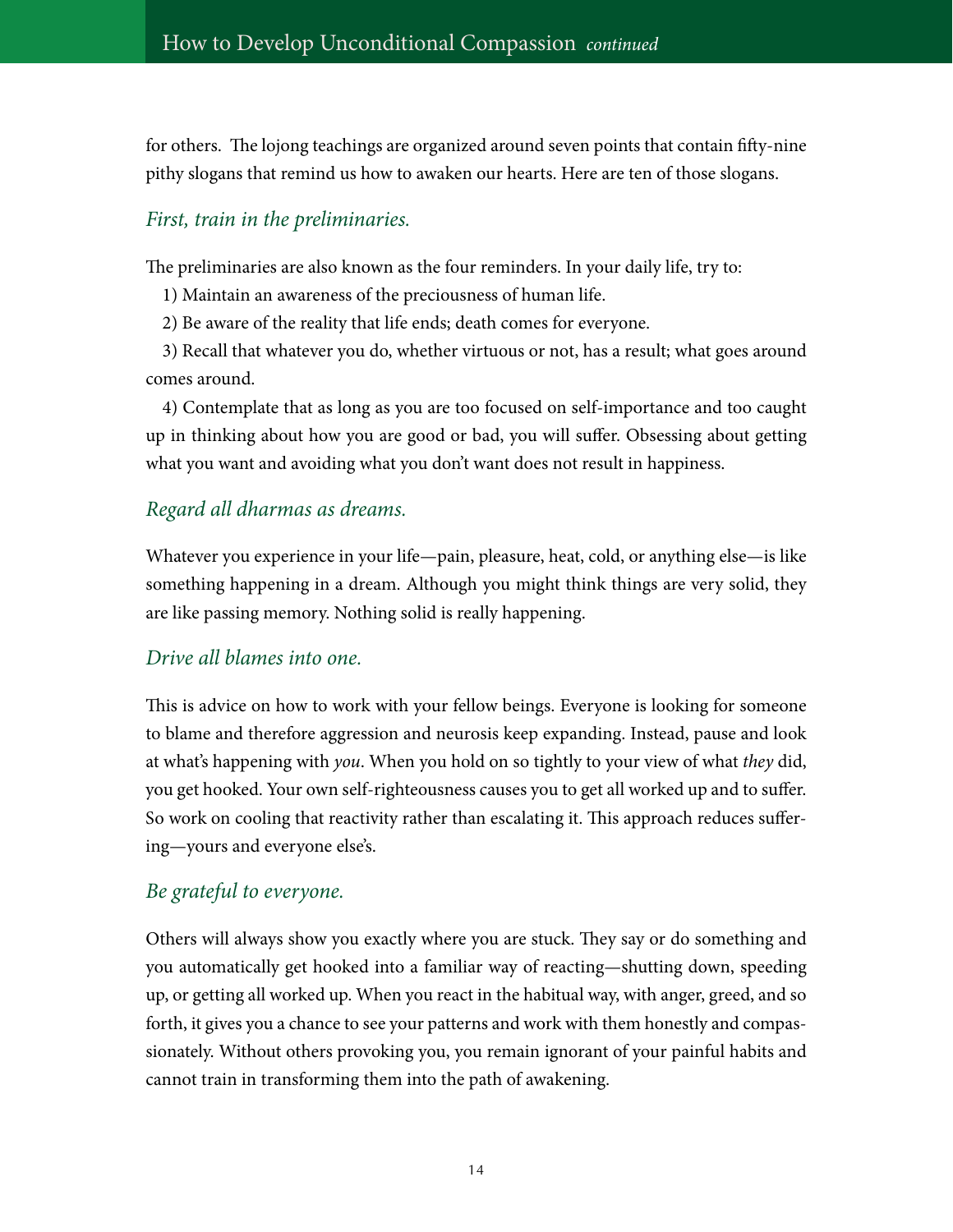#### *Always maintain only a joyful mind.*

Constantly apply cheerfulness, if for no other reason than because you are on this spiritual path. Have a sense of gratitude to everything, even difficult emotions, because of their potential to wake you up.



#### *Abandon any hope of fruition*.

The key instruction is to stay in the present. Don't get caught up in hopes of what you'll achieve and how good your situation will be some day in the future. What you do right now is what matters.

#### *Don't malign others*.

You speak badly of others, thinking it will make you feel superior. This only sows seeds of meanness in your heart, causing others not to trust you and causing you to suffer.

#### *Don't act with a twist*.

Acting with a twist means having an ulterior motive of benefiting yourself. It's the sneaky approach.

#### *All activities should be done with one intention*.

Whatever you are doing, take the attitude of wanting it directly or indirectly to benefit others. Take the attitude of wanting it to increase your experience of kinship with your fellow beings.

#### *Train in the three difficulties*.

The three difficulties (or, the three difficult practices) are:

- 1) to recognize your neurosis as neurosis;
- 2) then *not* to do the habitual thing, but to do something different to interrupt the neurotic habit; and
- 3) to make this practice a way of life.  $\triangleleft$

*From* The Compassion Box *by Pema Chödrön, available from Shambhala Publications.*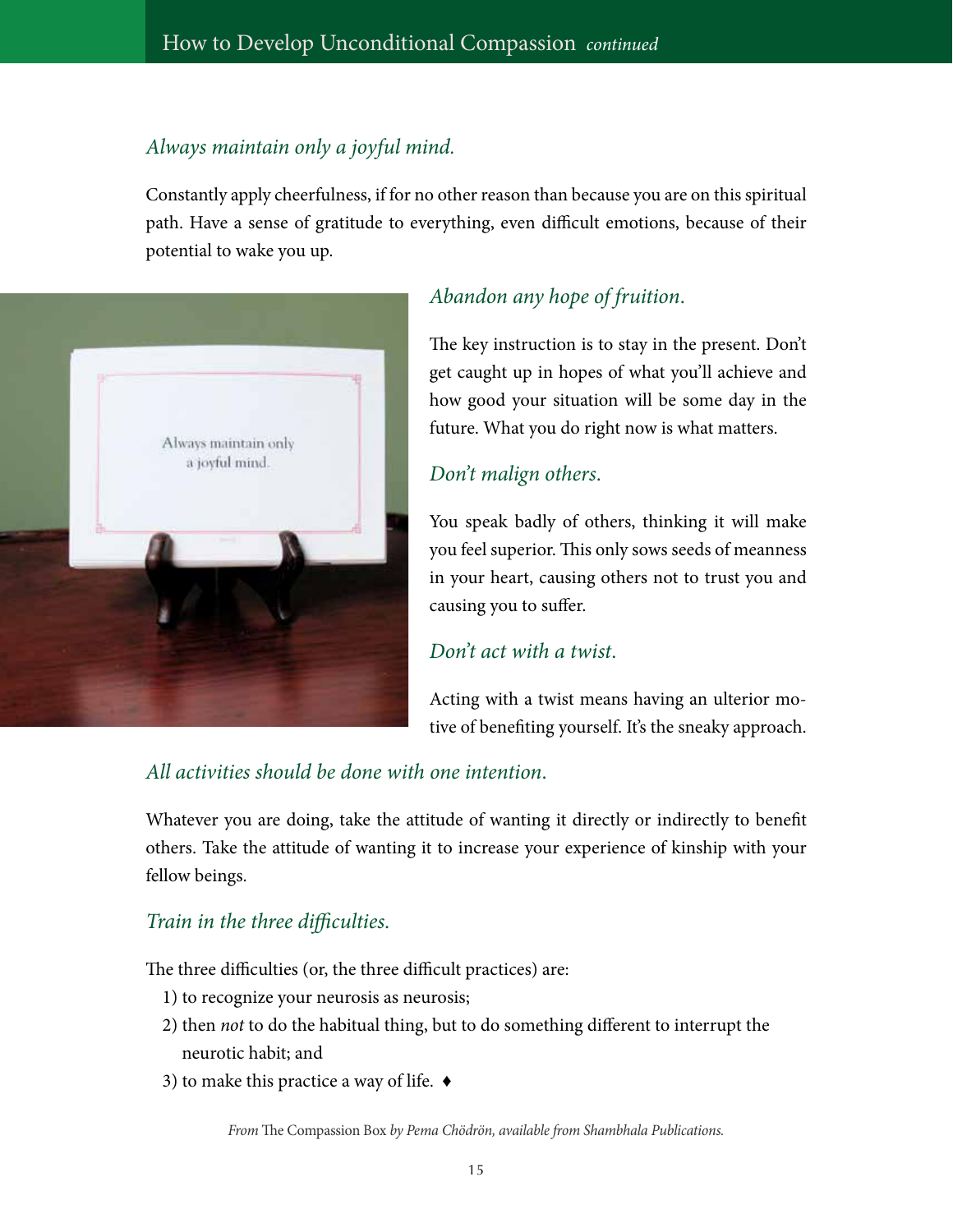

## Signs of Spiritual Progress

*Progress is not about perfection or success.*

IT IS TEMPTING to ask ourselves whether we are making "progress" on the spiritual path. But to look for progress is a setup—a guarantee that we won't measure up to some arbitrary goal we've established.

Traditional teachings tell us that one sign of progress in meditation practice is that our *kleshas* diminish. Kleshas are the strong conflicting emotions that spin off and heighten when we get caught by aversion and attraction.

Though the teachings point us in the direction of diminishing our klesha activity, calling ourselves "bad" because we have strong conflicting emotions is not helpful. That just causes negativity and suffering to escalate. What helps is to train again and again in not acting out our kleshas with speech and actions, and also in not repressing them or getting caught in guilt.

Progress isn't what we think it is. We are talking about a gradual learning process. By looking deeply and compassionately at how we are affecting ourselves and others with our speech and actions, very slowly we can acknowledge what is happening to us—which is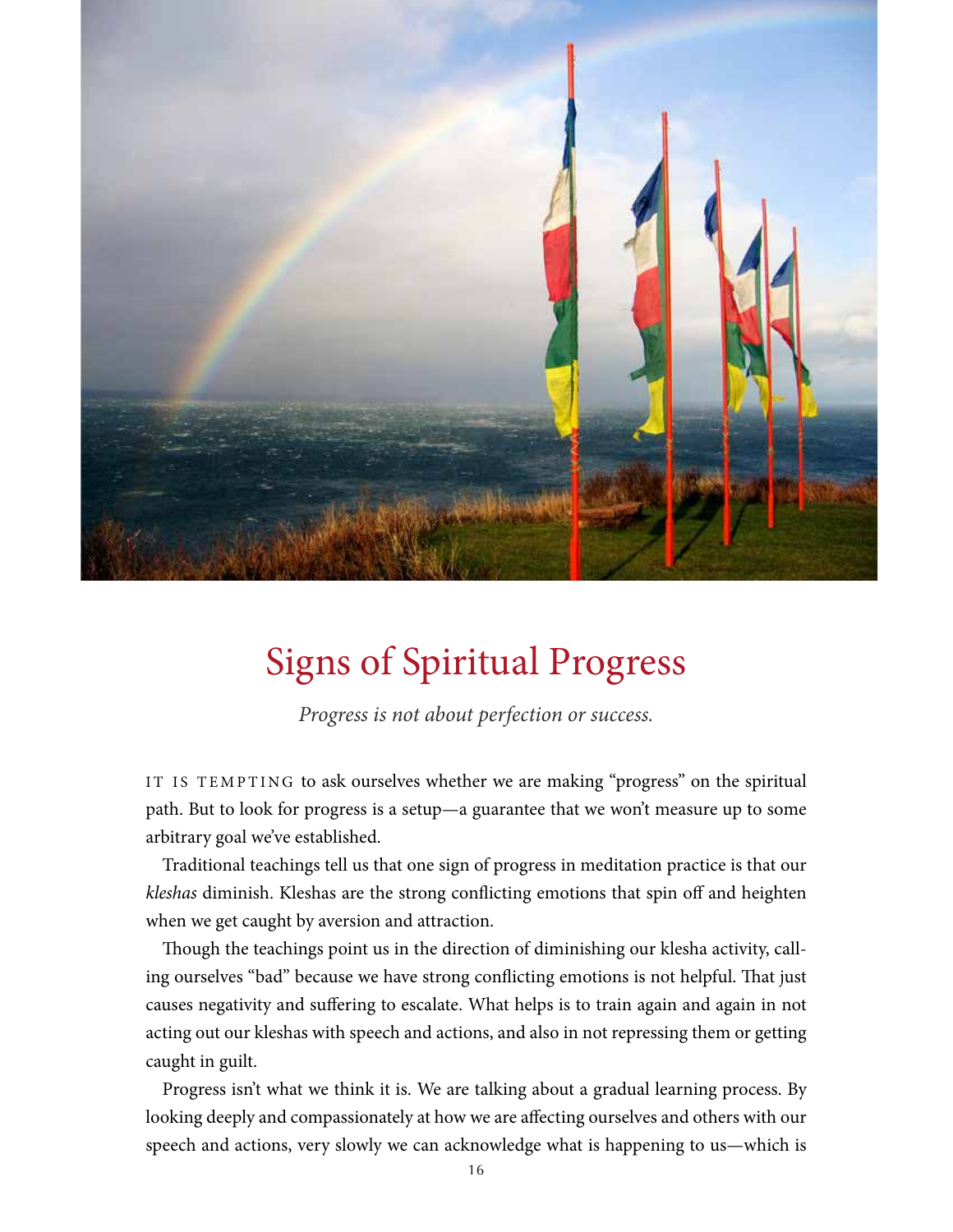one sign of progress.

We then discover that patterns can change, which is another sign of progress. Having acknowledged what is happening, we may find that we can do something different from what we usually do. On the other hand, we may discover that (as people are always saying to me), "I see what I do, but I can't stop it." We might be able to acknowledge our emotions, but we still can't refrain from yelling at somebody or laying a guilt trip on ourselves. But to acknowledge that we are doing all these things is in itself an enormous step; it is reversing a fundamental, crippling ignorance.

Basically this is instruction on disowning: letting go and relaxing our grasping and fixation. At a fundamental level we can acknowledge hardening; at that point we can train in learning to soften.

Acknowledging what is, with honesty and compassion; continually training in letting thoughts go and in softening when we are hardening—these are steps on the path of awakening. That's how kleshas begin to diminish. It is how we develop trust in the basic openness and kindness of our being.

However, as I said, if we use diminishing klesha activity as a measure of progress, we are setting ourselves up for failure. As long as we experience strong emotions—even if we also experience peace—we will feel that we have failed. It is far more helpful to have a goal of becoming curious about what increases klesha activity and what diminishes it, because this goal is fluid and includes our so-called failures. As long as our orientation is toward perfection or success, we will never learn about unconditional friendship with ourselves, nor will we find compassion. ♦

*A more detailed version was published in the July 2012 issue of the Shambhala Sun* (now *Lion's Roar*)*.*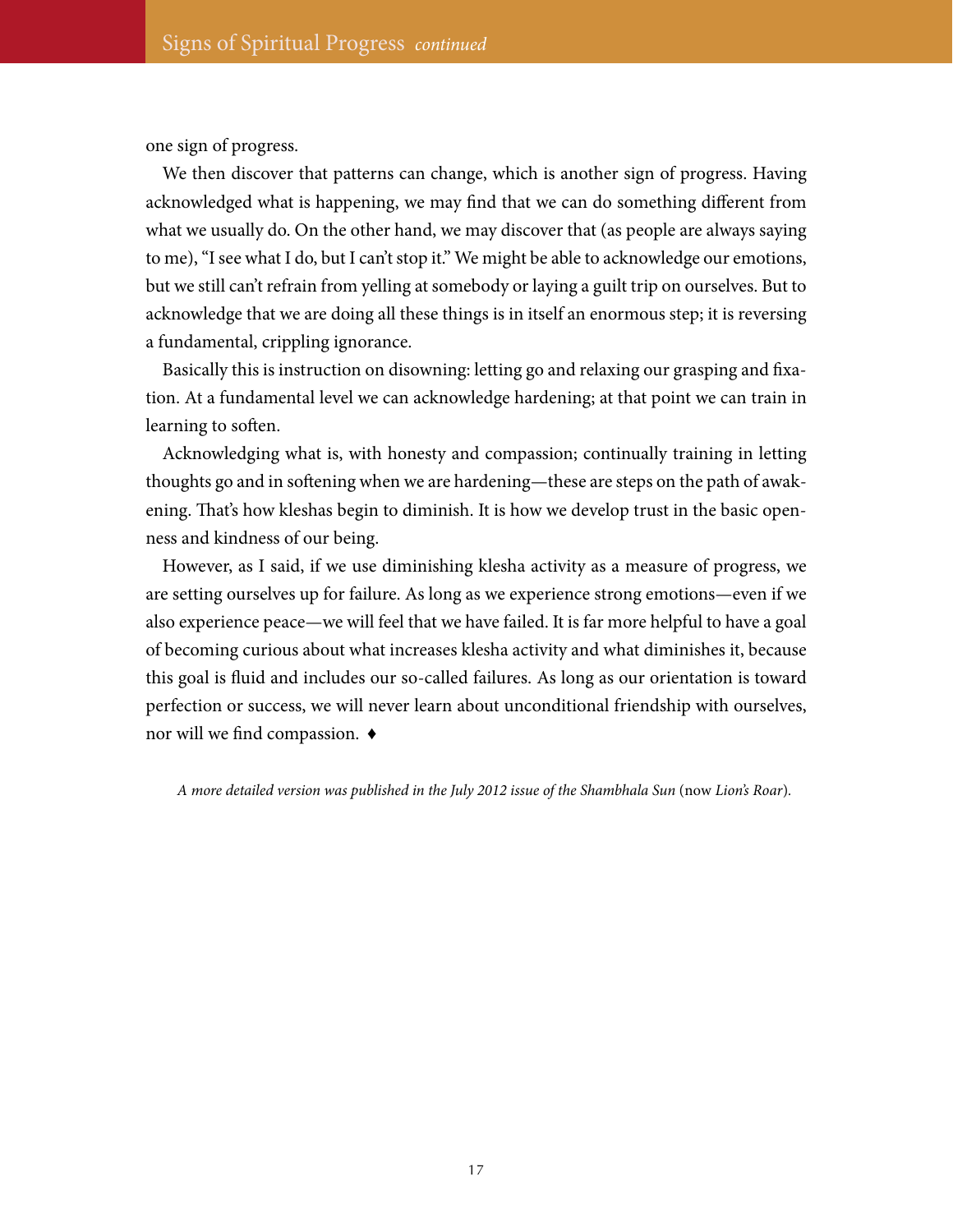

## How To Enjoy Life

*The* Lion's Roar Pema Chödrön Collector's Edition *features an exclusive interview with Pema, conducted at her home, Gampo Abbey, in Nova Scotia. In this excerpt from that conversation, Pema talks about what it means—and why it's important—to enjoy our lives.*

**I notice there's a sign in the entrance to Gampo Abbey that says "Enjoy Your Life." We don't usually think of that as a spiritual teaching, but as we noted in a recent issue of** *Lion's Roar***, enjoying your life is really a transformative practice. But it's hard for many of us to do.**

It's a great sign to have in a Buddhist monastery. Right away, it presents a paradox: Aren't you here to escape all that hedonism? Aren't you here not to seek enjoyment from outer things?

The answer is yes, that is why you're here. So in that case, what does "enjoy your life" mean, if it doesn't mean getting your pleasure and sense of wellbeing from external things, including people and relationships as well as material goods?

You know who said it best? Leonard Cohen. He meditated all those years at Mt. Baldy